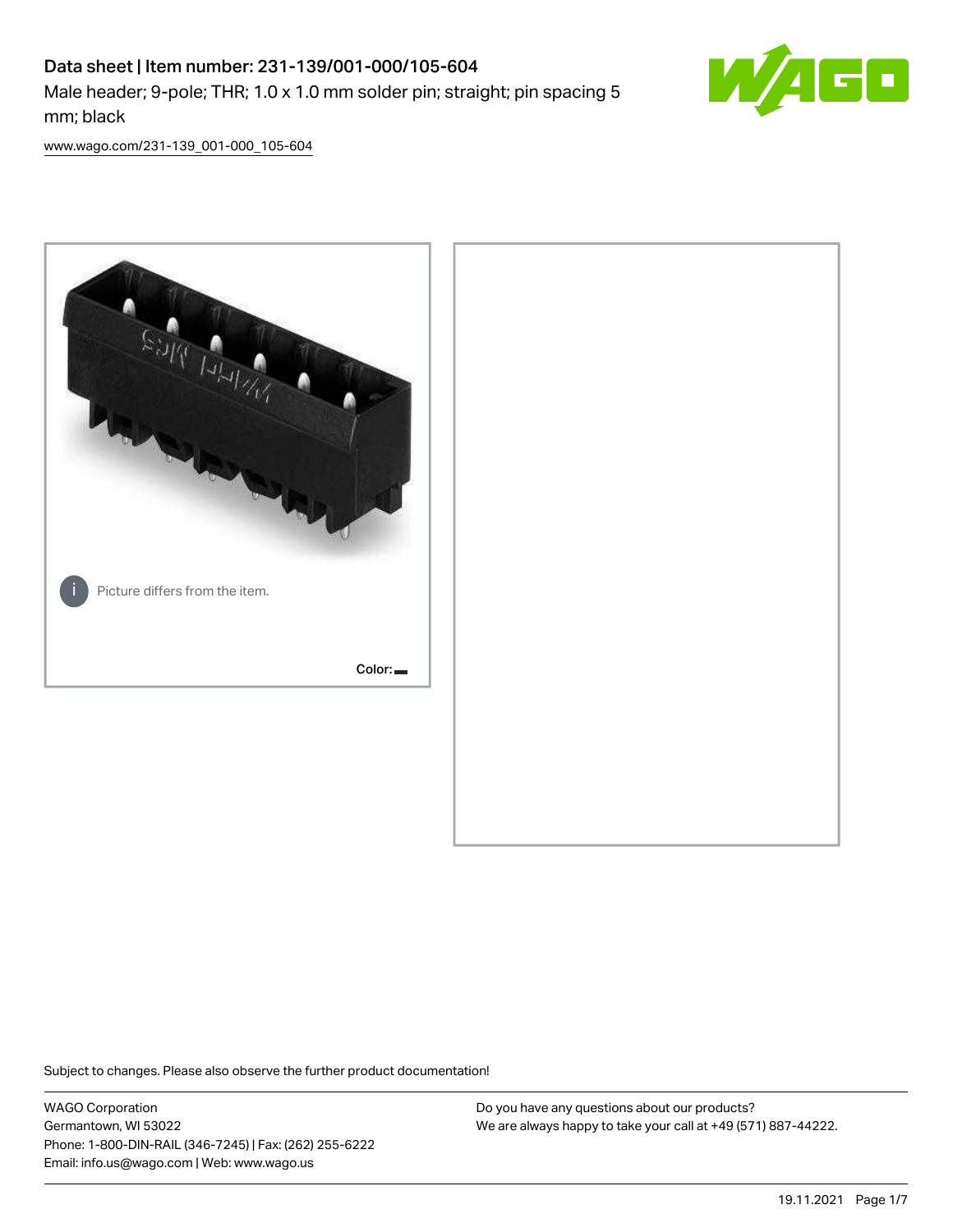

Dimensions in mm

 $L =$  (pole no.  $-1$ ) x pin spacing  $+8.2$  mm

#### Item description

- **THR** male headers for reflow soldering in SMT applications
- $\blacksquare$ Available in tape-and-reel packaging for automated pick-and-place PCB assembly
- $\blacksquare$ Also available in bulk packaging for manual placement
- $\blacksquare$ Male headers may be mounted horizontally or vertically
- **With coding fingers**

Subject to changes. Please also observe the further product documentation!

WAGO Corporation Germantown, WI 53022 Phone: 1-800-DIN-RAIL (346-7245) | Fax: (262) 255-6222 Email: info.us@wago.com | Web: www.wago.us

Do you have any questions about our products? We are always happy to take your call at +49 (571) 887-44222.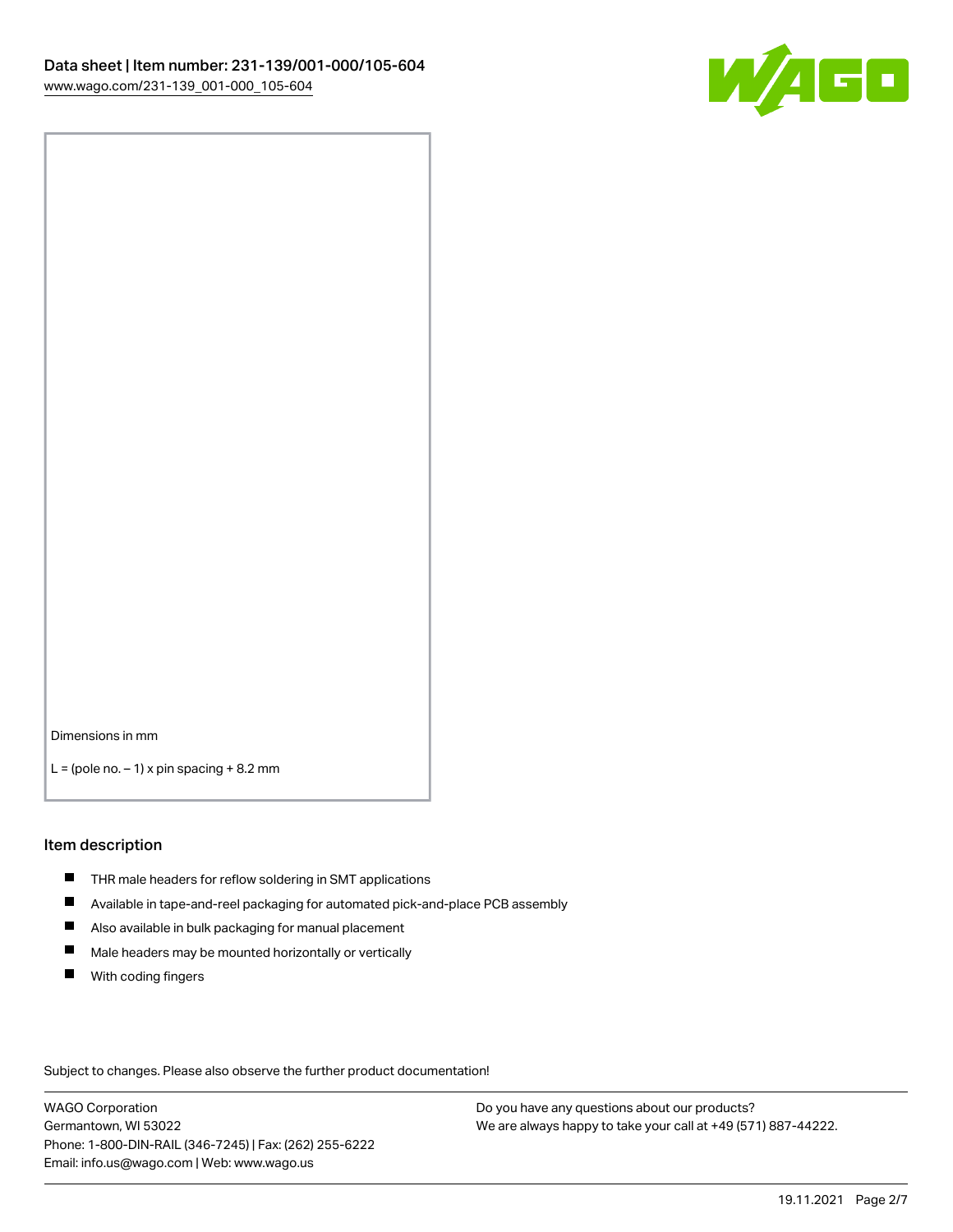

### Data Notes

| Safety information 1 | The MCS-MULTI CONNECTION SYSTEM includes connectors<br>without breaking capacity in accordance with DIN EN 61984. When<br>used as intended, these connectors must not be connected<br>/disconnected when live or under load. The circuit design should<br>ensure header pins, which can be touched, are not live when<br>unmated. |
|----------------------|-----------------------------------------------------------------------------------------------------------------------------------------------------------------------------------------------------------------------------------------------------------------------------------------------------------------------------------|
| Variants:            | Other pole numbers<br>Gold-plated or partially gold-plated contact surfaces<br>Other versions (or variants) can be requested from WAGO Sales or<br>configured at https://configurator.wago.com/                                                                                                                                   |

## Electrical data

### IEC Approvals

| Ratings per                 | IEC/EN 60664-1                                                        |
|-----------------------------|-----------------------------------------------------------------------|
| Rated voltage (III / 3)     | 320 V                                                                 |
| Rated surge voltage (III/3) | 4 <sub>k</sub> V                                                      |
| Rated voltage (III/2)       | 320 V                                                                 |
| Rated surge voltage (III/2) | 4 <sub>k</sub> V                                                      |
| Nominal voltage (II/2)      | 630 V                                                                 |
| Rated surge voltage (II/2)  | 4 <sub>k</sub> V                                                      |
| Rated current               | 12A                                                                   |
| Legend (ratings)            | $(III / 2)$ $\triangle$ Overvoltage category III / Pollution degree 2 |

### UL Approvals

| Approvals per                  | UL 1059 |
|--------------------------------|---------|
| Rated voltage UL (Use Group B) | 300 V   |
| Rated current UL (Use Group B) | 10 A    |
| Rated voltage UL (Use Group D) | 300 V   |
| Rated current UL (Use Group D) | 10 A    |

### Ratings per UL

| Rated voltage UL 1977 | 600 V |
|-----------------------|-------|
| Rated current UL 1977 | ∣ ∪ ⊬ |

| <b>WAGO Corporation</b>                                | Do you have any questions about our products?                 |
|--------------------------------------------------------|---------------------------------------------------------------|
| Germantown, WI 53022                                   | We are always happy to take your call at +49 (571) 887-44222. |
| Phone: 1-800-DIN-RAIL (346-7245)   Fax: (262) 255-6222 |                                                               |
| Email: info.us@wago.com   Web: www.wago.us             |                                                               |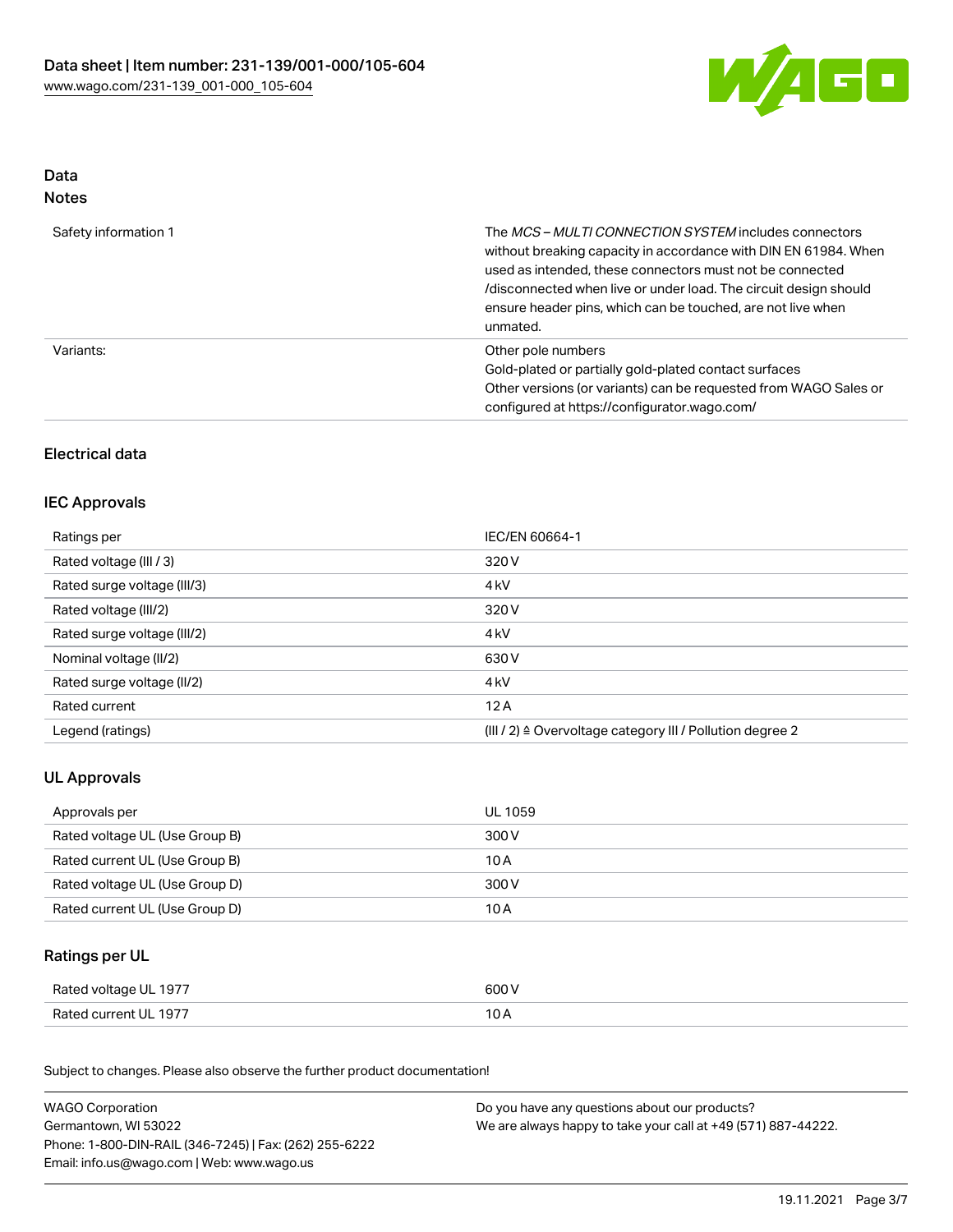

### CSA Approvals

| Approvals per                   | <b>CSA</b> |
|---------------------------------|------------|
| Rated voltage CSA (Use Group B) | 300 V      |
| Rated current CSA (Use Group B) | 10 A       |
| Rated voltage CSA (Use Group D) | 300 V      |
| Rated current CSA (Use Group D) | 10 A       |

### Connection data

| Total number of potentials |  |
|----------------------------|--|
| Number of connection types |  |
| Number of levels           |  |

#### Connection 1

| Number of poles |  |
|-----------------|--|
|-----------------|--|

## Physical data

| Pin spacing                        | 5 mm / 0.197 inch          |
|------------------------------------|----------------------------|
| Width                              | 48.2 mm / 1.898 inch       |
| Height                             | 14.4 mm / 0.567 inch       |
| Height from the surface            | 12 mm / 0.472 inch         |
| Depth                              | 8.4 mm / 0.331 inch        |
| Solder pin length                  | $2.4 \text{ mm}$           |
| Solder pin dimensions              | $1 \times 1$ mm            |
| Plated through-hole diameter (THR) | $1.4$ <sup>(+0.1)</sup> mm |

#### Plug-in connection

| Contact type (pluggable connector) | Male connector/plug |
|------------------------------------|---------------------|
| Connector (connection type)        | for PCB             |
| Mismating protection               | No                  |
| Mating direction to the PCB        | $90^{\circ}$        |
| Locking of plug-in connection      | Without             |

#### PCB contact

| <b>PCB Contact</b>     | THR                                      |
|------------------------|------------------------------------------|
| Solder pin arrangement | over the entire male connector (in-line) |

| <b>WAGO Corporation</b>                                | Do you have any questions about our products?                 |
|--------------------------------------------------------|---------------------------------------------------------------|
| Germantown, WI 53022                                   | We are always happy to take your call at +49 (571) 887-44222. |
| Phone: 1-800-DIN-RAIL (346-7245)   Fax: (262) 255-6222 |                                                               |
| Email: info.us@wago.com   Web: www.wago.us             |                                                               |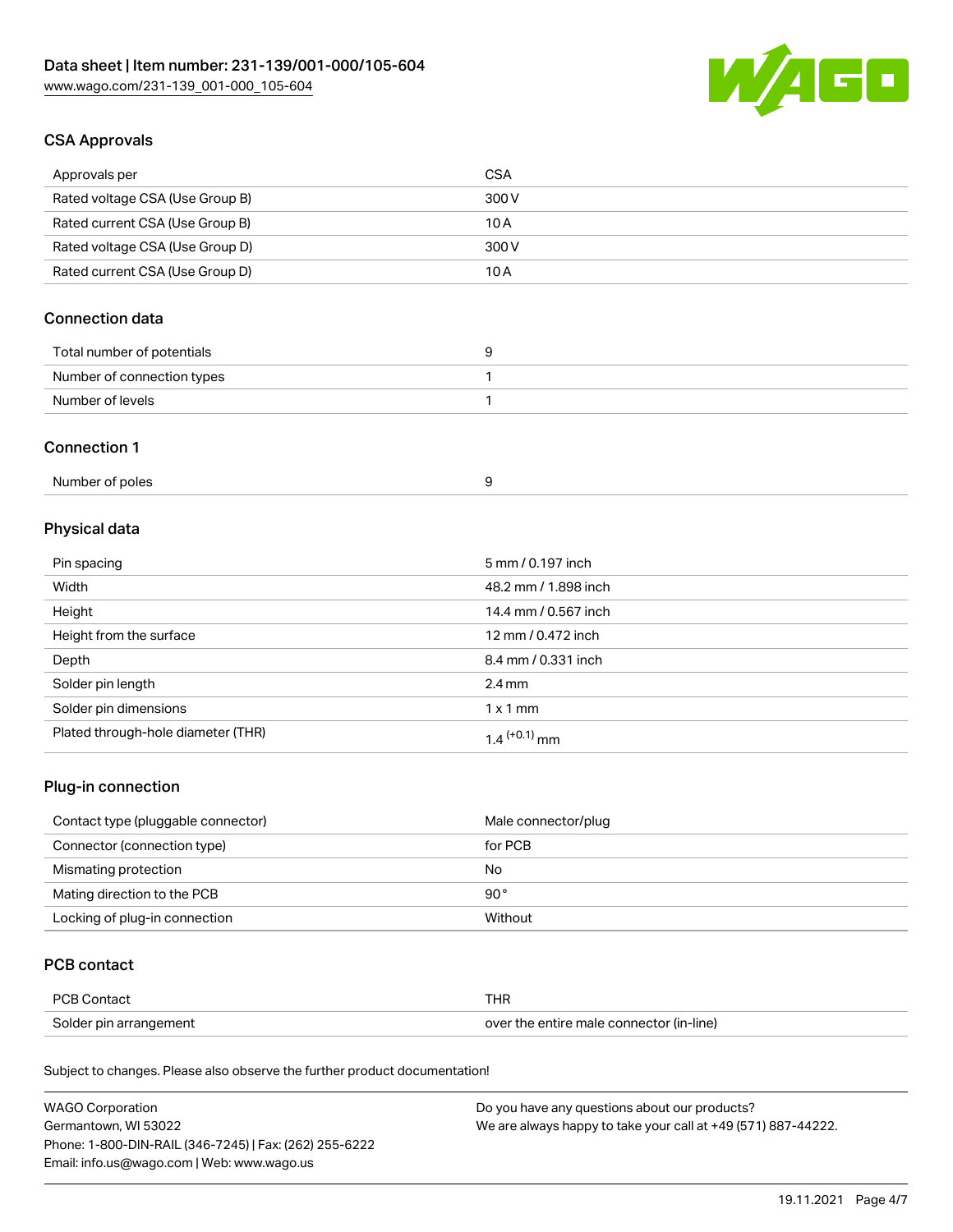

Number of solder pins per potential 1

#### Material data

| Color                       | black                                  |
|-----------------------------|----------------------------------------|
| Material group              |                                        |
| Insulation material         | Polyphthalamide (PPA GF)               |
| Flammability class per UL94 | V <sub>0</sub>                         |
| Contact material            | Electrolytic copper (E <sub>Cu</sub> ) |
| Contact plating             | tin-plated                             |
| Fire load                   | 0.051 MJ                               |
| Weight                      | 2.7 <sub>g</sub>                       |

#### Environmental requirements

Limit temperature range  $-60... +100$  °C

#### Commercial data

| Product Group         | 3 (Multi Conn. System) |
|-----------------------|------------------------|
| PU (SPU)              | 100 Stück              |
| Packaging type        | box                    |
| Country of origin     | PL                     |
| <b>GTIN</b>           | 4050821013648          |
| Customs tariff number | 85366990990            |

#### Approvals / Certificates

#### Country specific Approvals

| Logo | Approval                               | <b>Additional Approval Text</b> | Certificate<br>name |
|------|----------------------------------------|---------------------------------|---------------------|
|      | <b>CB</b><br>DEKRA Certification B.V.  | IEC 61984                       | NL-39756            |
|      | <b>CSA</b><br>DEKRA Certification B.V. | C <sub>22.2</sub>               | 1466354             |

#### Ship Approvals

|      | ABS      | -                        | ιУ۰         |
|------|----------|--------------------------|-------------|
| Logo | Approval | Additional Approval Text | name        |
|      |          |                          | ∵ertificate |

| <b>WAGO Corporation</b>                                | Do you have any questions about our products?                 |
|--------------------------------------------------------|---------------------------------------------------------------|
| Germantown, WI 53022                                   | We are always happy to take your call at +49 (571) 887-44222. |
| Phone: 1-800-DIN-RAIL (346-7245)   Fax: (262) 255-6222 |                                                               |
| Email: info.us@wago.com   Web: www.wago.us             |                                                               |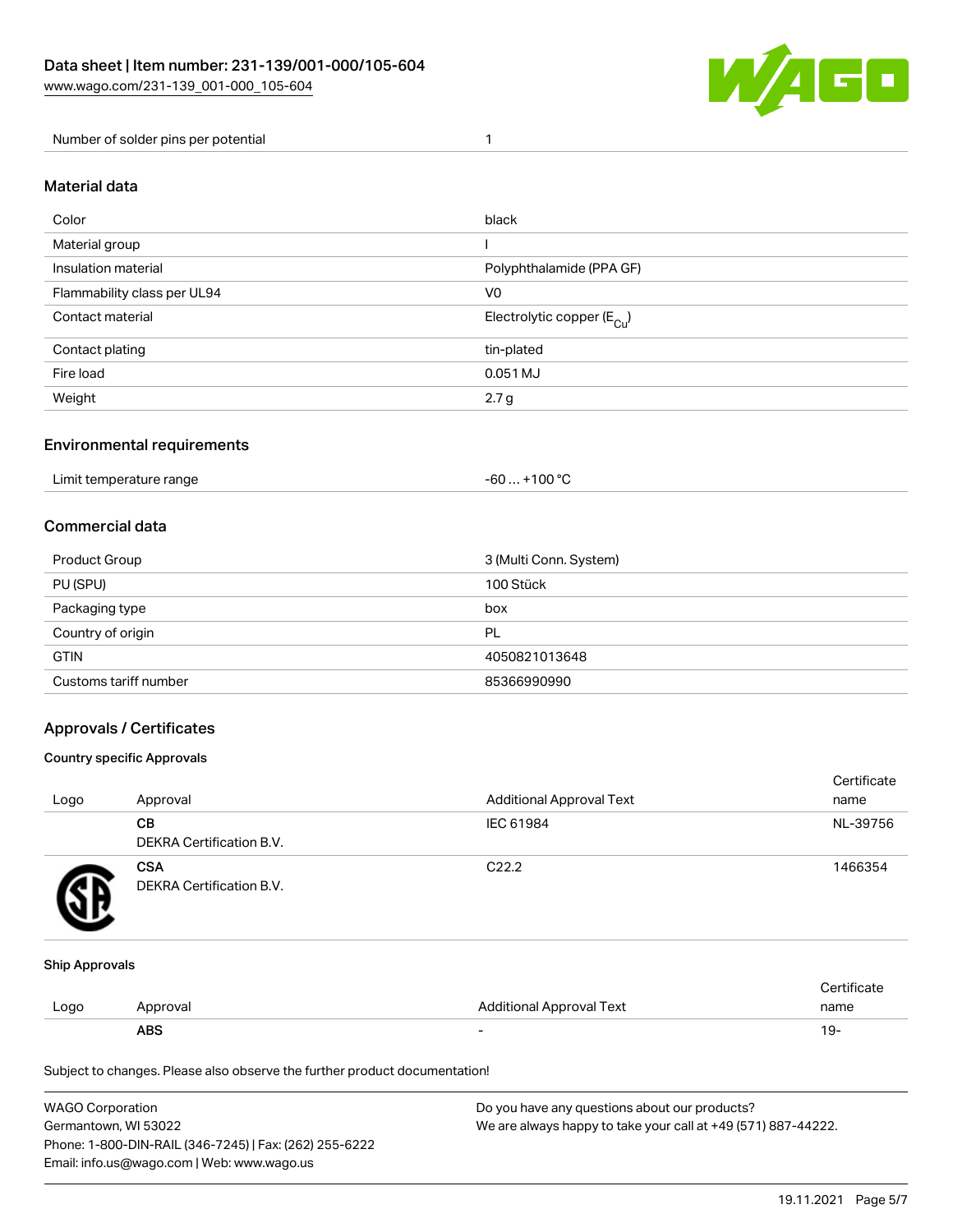

American Bureau of Shipping HG1869876-



PDA

| <b>UL-Approvals</b> |                                                                               |                                 |                              |  |
|---------------------|-------------------------------------------------------------------------------|---------------------------------|------------------------------|--|
| Logo                | Approval                                                                      | <b>Additional Approval Text</b> | Certificate<br>name          |  |
|                     | UL<br>Underwriters Laboratories Inc.                                          | <b>UL 1059</b>                  | E45172                       |  |
|                     | <b>UR</b><br>Underwriters Laboratories Inc.                                   | <b>UL 1977</b>                  | E45171                       |  |
| Counterpart<br>none | Item no.231-109/026-000                                                       |                                 |                              |  |
|                     | Female plug; 9-pole; 12 AWG max; pin spacing 5 mm; 1 conductor per pole; gray |                                 | www.wago.com/231-109/026-000 |  |

#### Optional accessories

| Coding                                                                                                                                                                                                                                                                                                                                              |                                                                  |                      |
|-----------------------------------------------------------------------------------------------------------------------------------------------------------------------------------------------------------------------------------------------------------------------------------------------------------------------------------------------------|------------------------------------------------------------------|----------------------|
| Intermediate plate                                                                                                                                                                                                                                                                                                                                  |                                                                  |                      |
| $\begin{picture}(20,20) \put(0,0){\line(1,0){10}} \put(15,0){\line(1,0){10}} \put(15,0){\line(1,0){10}} \put(15,0){\line(1,0){10}} \put(15,0){\line(1,0){10}} \put(15,0){\line(1,0){10}} \put(15,0){\line(1,0){10}} \put(15,0){\line(1,0){10}} \put(15,0){\line(1,0){10}} \put(15,0){\line(1,0){10}} \put(15,0){\line(1,0){10}} \put(15,0){\line(1$ | Item no.: 231-500<br>Spacer; for formation of groups; light gray | www.wago.com/231-500 |
| Coding                                                                                                                                                                                                                                                                                                                                              |                                                                  |                      |
|                                                                                                                                                                                                                                                                                                                                                     | Item no.: 231-129<br>Coding key; snap-on type; light gray        | www.wago.com/231-129 |

## Downloads Documentation

| <b>Additional Information</b><br>Technical explanations | 2019 Apr 3 | pdf<br>2.0 MB   | Download |
|---------------------------------------------------------|------------|-----------------|----------|
| THR Soldering Process                                   |            | pdf<br>548.2 kB | Download |

| <b>WAGO Corporation</b>                                | Do you have any questions about our products?                 |
|--------------------------------------------------------|---------------------------------------------------------------|
| Germantown, WI 53022                                   | We are always happy to take your call at +49 (571) 887-44222. |
| Phone: 1-800-DIN-RAIL (346-7245)   Fax: (262) 255-6222 |                                                               |
| Email: info.us@wago.com   Web: www.wago.us             |                                                               |